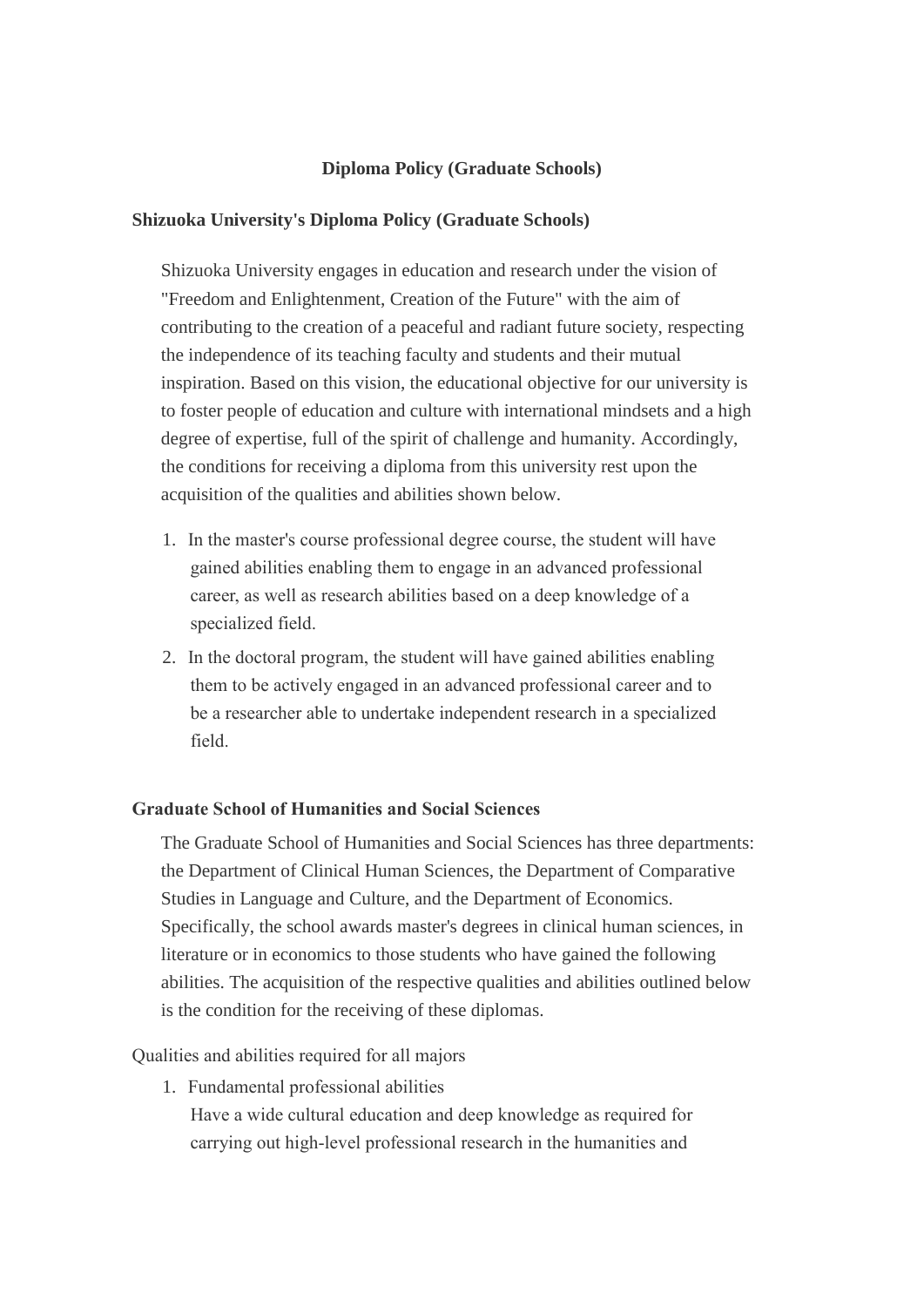social sciences, and an accurate and systematic understanding of academic research methods.

2. Research performance abilities

Have the ability to perform research on contemporary issues in specialized fields of humanities and social sciences based on precise execution of advanced research and a personal awareness of the issues.

3. Applied professional abilities

Have the ability to apply and put to actual use specialized knowledge and methods enabling them to solve various issues facing modern society, with a comprehensive grasp of each field concerned with humanities and social sciences.

4. Communicating with and contributing to society Having the ability and qualities as a professional, make their own research into a contribution to society through actively exchanging opinions with others while respecting the different views in each field of humanities and social sciences.

Qualities and abilities required for each major

The Department of Clinical Human Sciences will grant master's degrees in clinical human sciences to students who have acquired the ability to carry out demonstrative research contributing to resolving social issues taking into account diverse cultures, social structures, ethics, laws and systems. The Department of Comparative Studies in Language and Culture will grant master's degrees in comparative studies in language and culture to students who have acquired independent powers of thought over a wide area applicable to both the local community and international society, who have the power to create a path to a future vision based on history from the past to the present, and who have analytical and applied abilities appropriate to their degree. The Department of Economics will grant master's degrees in economics to students who have acquired abilities to undertake comprehensive, interdisciplinary analysis and policy / strategy planning in regards to current economic conditions and corporate management, based upon a professional knowledge of economics and business management.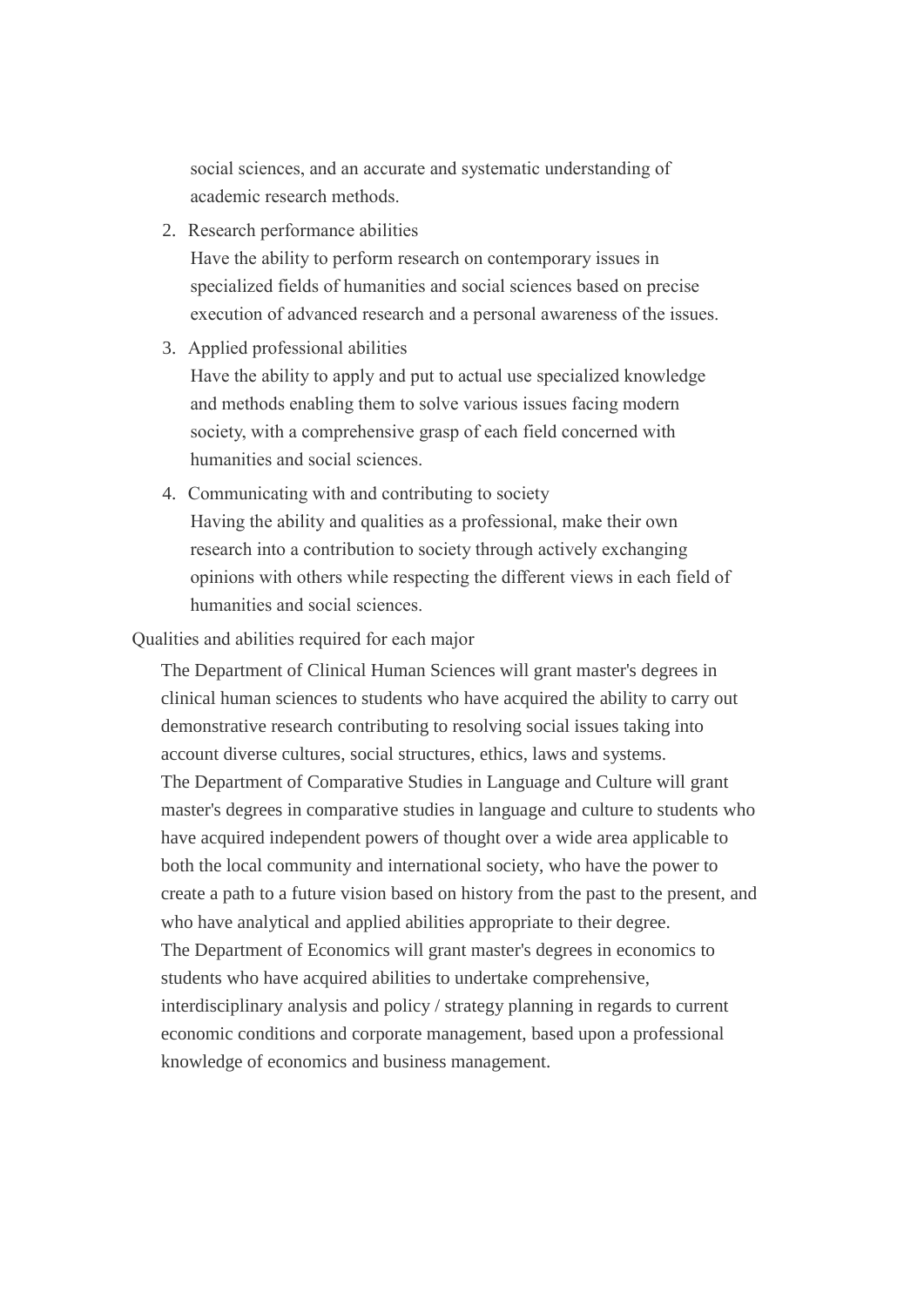#### **Graduate School of Education**

The Graduate School of Education consists of the three majors of the Department of School Education Research (master's course, the Division of Advanced Practice in School Education (professional degree course), and the Cooperative Doctoral Course in Subject Development (doctoral program). It will grant a master's degree in education, a professional degree in teaching, or a doctoral degree in education for each major respectively to students who have acquired the qualities and abilities outlined below.

Department of School Education Research

With the aim of fostering schoolteachers and others pursuing careers in education with a high degree of professional competence and insight concerning education, the department will grant a master's degree in education to students with an understanding of school education in society, with professional knowledge and thinking in regards to education, and who have acquired the ability to logically consider and research various problems in subjects, development and learning, plus the ability to practically handle educational issues directly in the local community.

#### Division of Advanced Practice in School Education

With the aim of fostering the education of new teachers able to actively forge new schools, or core middle-level teachers with advanced practical teaching abilities, the department will grant a professional degree in teaching to students who are engaged in constructing new intellectual systems fusing theoretical and practical knowledge, having the logical and academic fundamentals for solving issues in contemporary school education, and having high-level practical teaching skills.

#### Cooperative Doctoral Course in Subject Development

With the aim of clarifying the principles for constructing subject contents through pursuit of subject development, developing subject pedagogy and creating educational environments, while also fostering the ability to develop educators with superior qualities in secondary school institutions, the course will grant a doctoral degree in education to those students with the abilities to engage as researchers or as professionals in subject pedagogy fusing high-level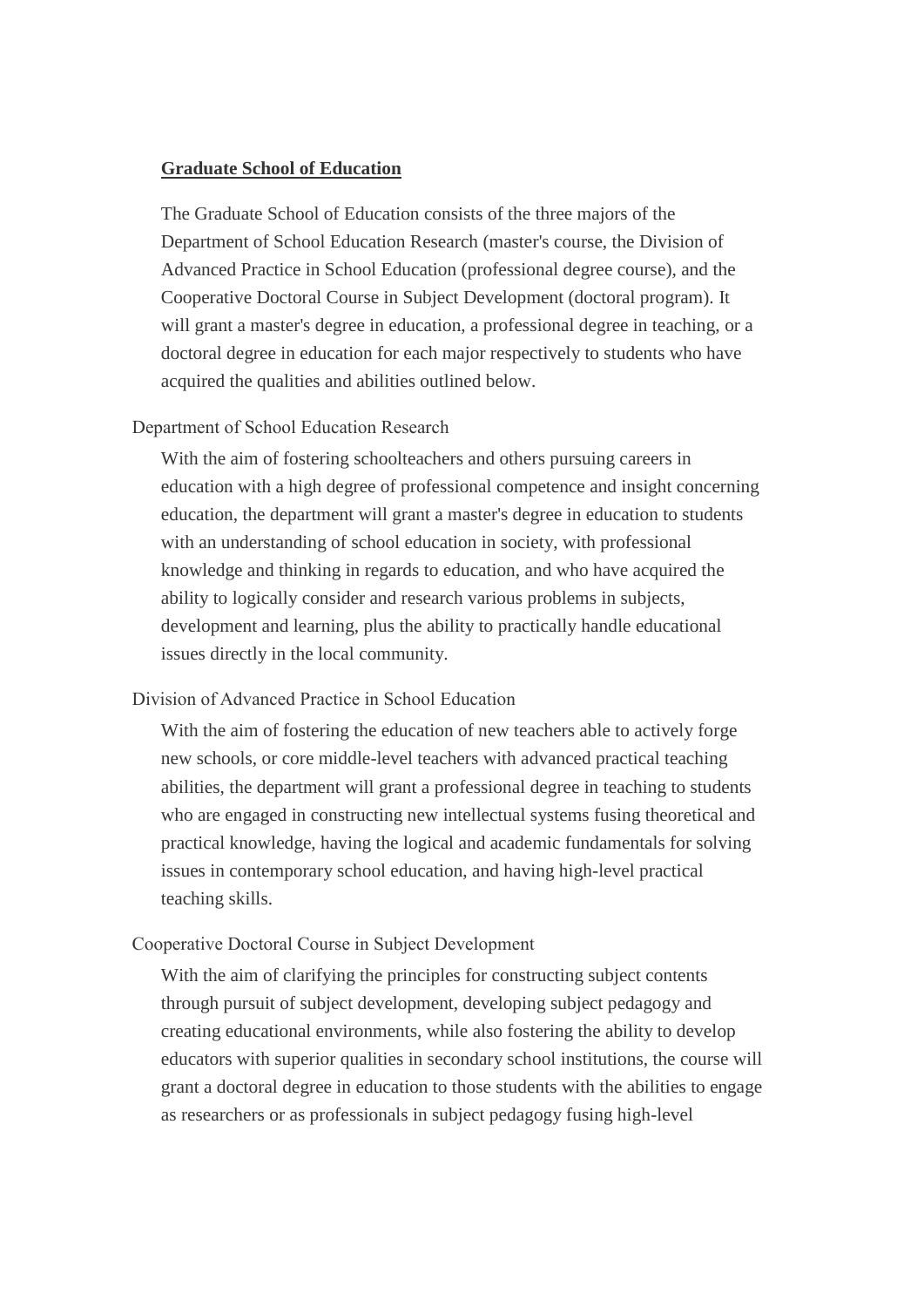pedagogy with studies on school environments to cope with the increasingly complex and diverse problems facing school education.

## **Graduate School of Informatics**

The Graduate School of Informatics master's course will confer a master's degree in informatics to students on the condition of gaining the following abilities, based upon wide-ranging and enriched insight into informatics combining Division of Computer Sciences and Division of Information arts (fusing humanities and industry) and a foundation in advanced professional knowledge and research abilities in a specialized field.

- 1. Having the ability to engage in issues with a multifaceted approach linking / compounding information sciences and information arts.
- 2. Having adaptable career skills with superior practical applicability through education and research in informatics.
- 3. Having powers of logical thinking, comprehension, expression, problem recognition, and comprehensive research skills and high-level practical capabilities for problem solving.

# **Graduate School of Science**

The Graduate School of Science aims to foster human resources with a scientific spirit in pursuit of truth with a deep level of learning in fundamental sciences and problem-solving abilities based on such. In addition, high-level research is undertaken in each specialized field with the aim of developing powers of observation and insight and the ability to take action, in order to meet the diverse needs of society. In line with these aims, the department will confer master's degrees in science to students who have gained the qualities and abilities shown below through completing the set subjects and gaining the required number of credits.

- 1. Having deep learning in each field of science and being able to take a leading role in solving various issues in contemporary society from a professional position.
- 2. Able to act with personal responsibility as a member of society with a sound critical sense and high ethical values.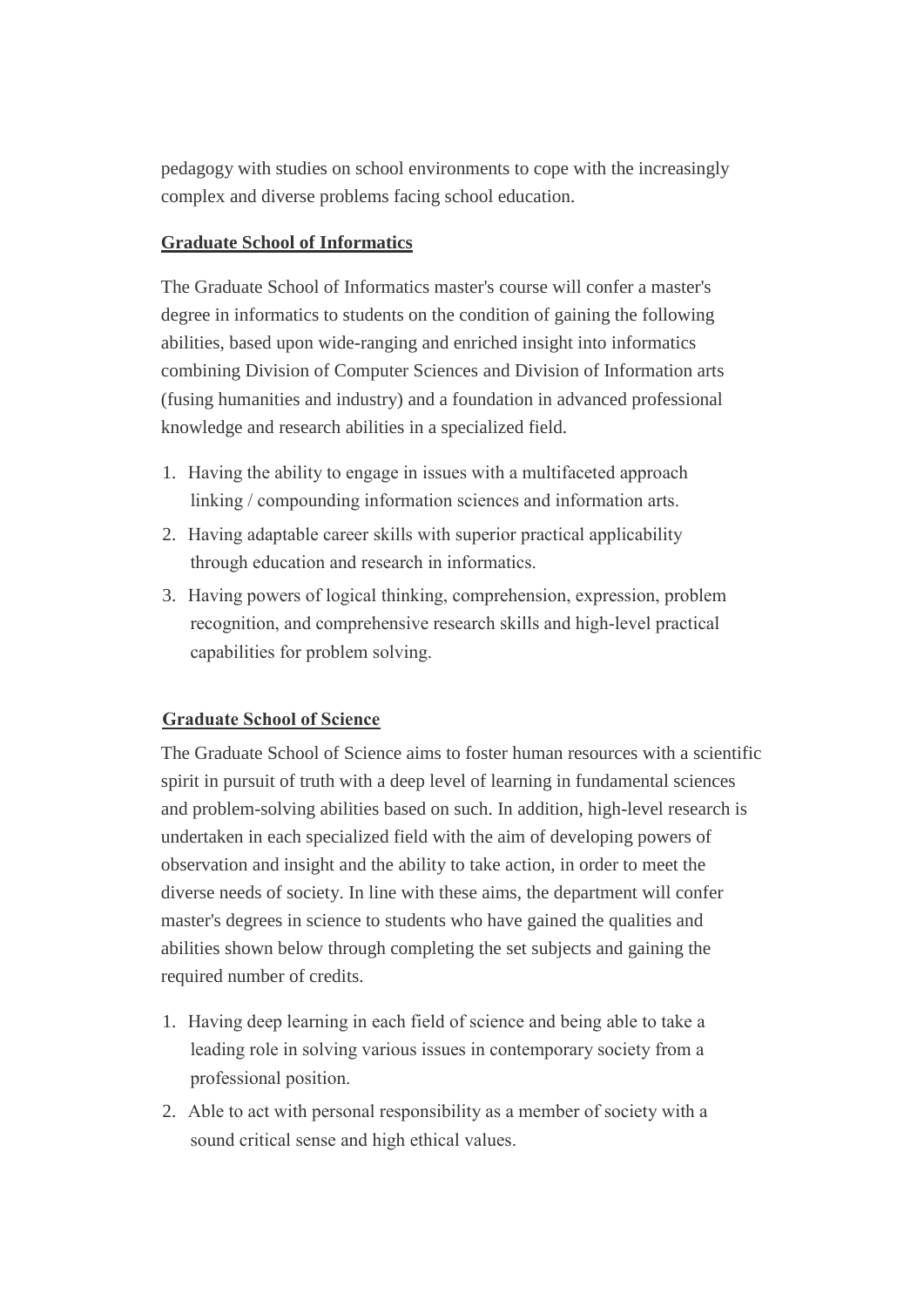3. Able to exercise leadership from a global viewpoint with communication skills and an international mindset.

## **Graduate School of Engineering**

The Graduate School of Engineering aims to foster engineers with a rich cultural education and international sense, able to exercise leadership in a diversified society and to create scientific technologies full of originality, and accordingly takes as its policy the conferring of master's degrees in engineering to students who have acquired the qualities and abilities shown below.

- 1. Having advanced knowledge and technologies in a specialized field of engineering, as well as wide-ranging knowledge in related fields.
- 2. Having the ability to see issues in engineering, to pursue and solve them, and to be able to engage in highly creative research.
- 3. Having communication and presentation skills allowing them to maintain smooth dialog with others in the field of engineering.
- 4. Having the ability to acquire independently advanced knowledge and technologies enabling them to resolve various complex problems in society and industry, and fundamental abilities enabling them to contribute to society as a high-level professional.

## **Graduate School of Agriculture**

The Graduate School of Agriculture aims to foster human resources able to carry out education and research deepening academic learning and technologies to provide food, clothing and housing based environmental / biosciences using the rich environment and resources of the Tokai region, contributing to the sustainable development of the local and international society. Accordingly, it confers master's degrees in agriculture to students who have the qualities and abilities outlined below.

- 1. Having advanced professional knowledge and research techniques required in each specialized field such as biological production, environmental preservation and understanding of life phenomena.
- 2. Being aware of the social mission of agriculture and contributing to the ongoing development of local and international societies.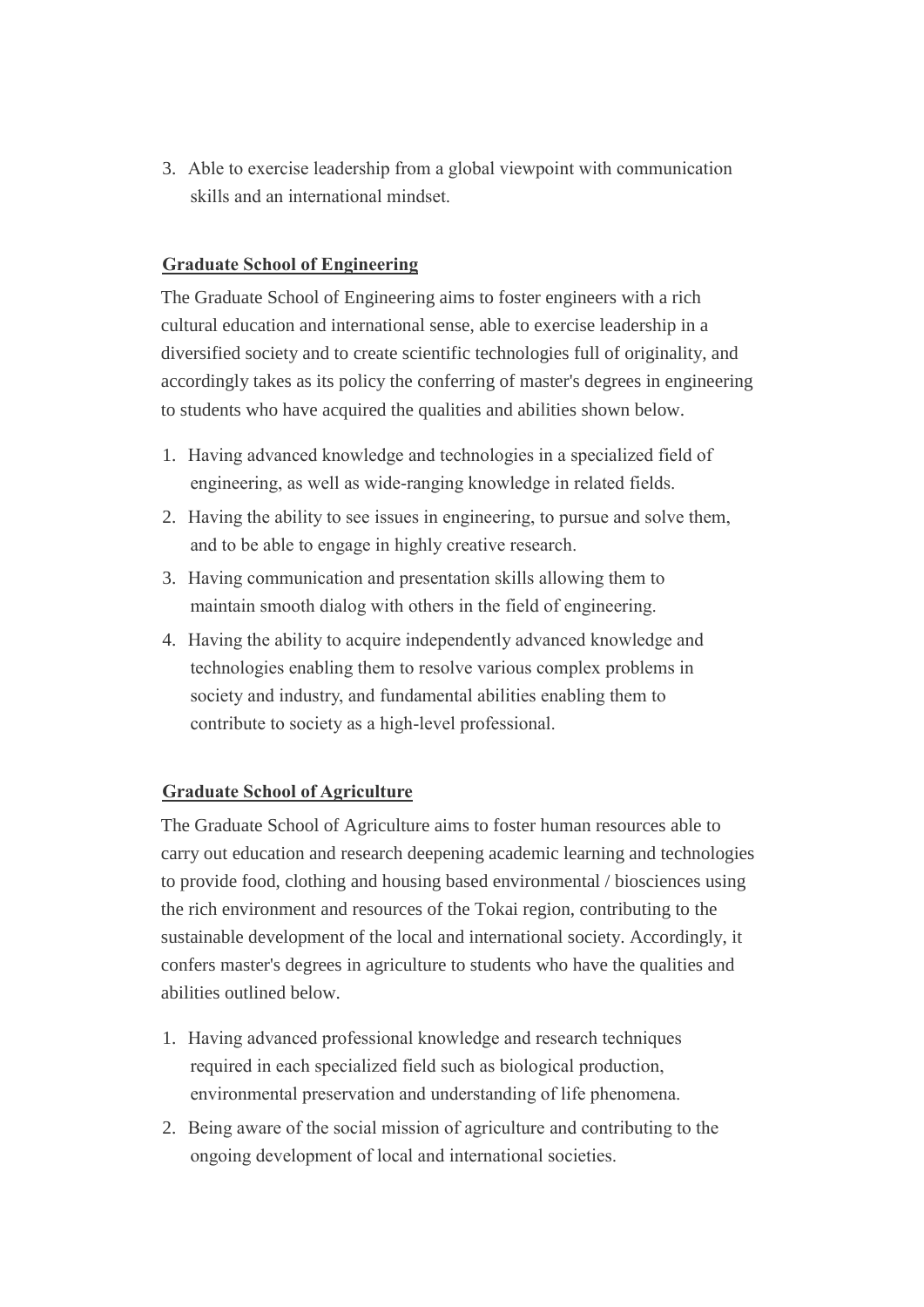3. Having the presentation skills and communication skills needed to appeal one's own research results to researchers in specialized fields.

## **Shizuoka Law School**

The school's educational aim is the cultivation of foundational skills able to be utilized by legal practitioners with the capacity to handle the particular legal problems arising in globalized urban regional societies, and accordingly confers a professional degree as a Juris Doctor on students with the qualities and abilities shown below.

- 1. Having specialized legal knowledge and the creative intellectual capacity to critically consider such knowledge and to further develop it.
- 2. Having the necessary legal analytical and debating skills to solve specific legal problems in accordance with actual facts.
- 3. Having the essential abilities of comprehension for advanced legal disciplines.
- 4. Having the independent power of judgment to select conscious actions based upon the social roles, responsibilities and ethical values of a legal practitioner.

## **Graduate School of Science and Technology, Educational Division**

The Graduate School of Science and Technology, Educational Division follows the educational philosophy of the graduate school in "aiming at fostering highlevel engineers and researchers with broad sophistication matching the times, specialized professional knowledge and fully internationally grounded knowledge," and accordingly will confer doctoral degrees in engineering, in informatics, in science, in agriculture or in academic affairs to students with the abilities shown below.

- 1. Meeting the guideline standards such as the number of academic as laid down for their major / field, and having deep knowledge of their specialized field.
- 2. Having broad sophistication matching the times and fully internationally grounded knowledge, and having creative powers, problem recognition